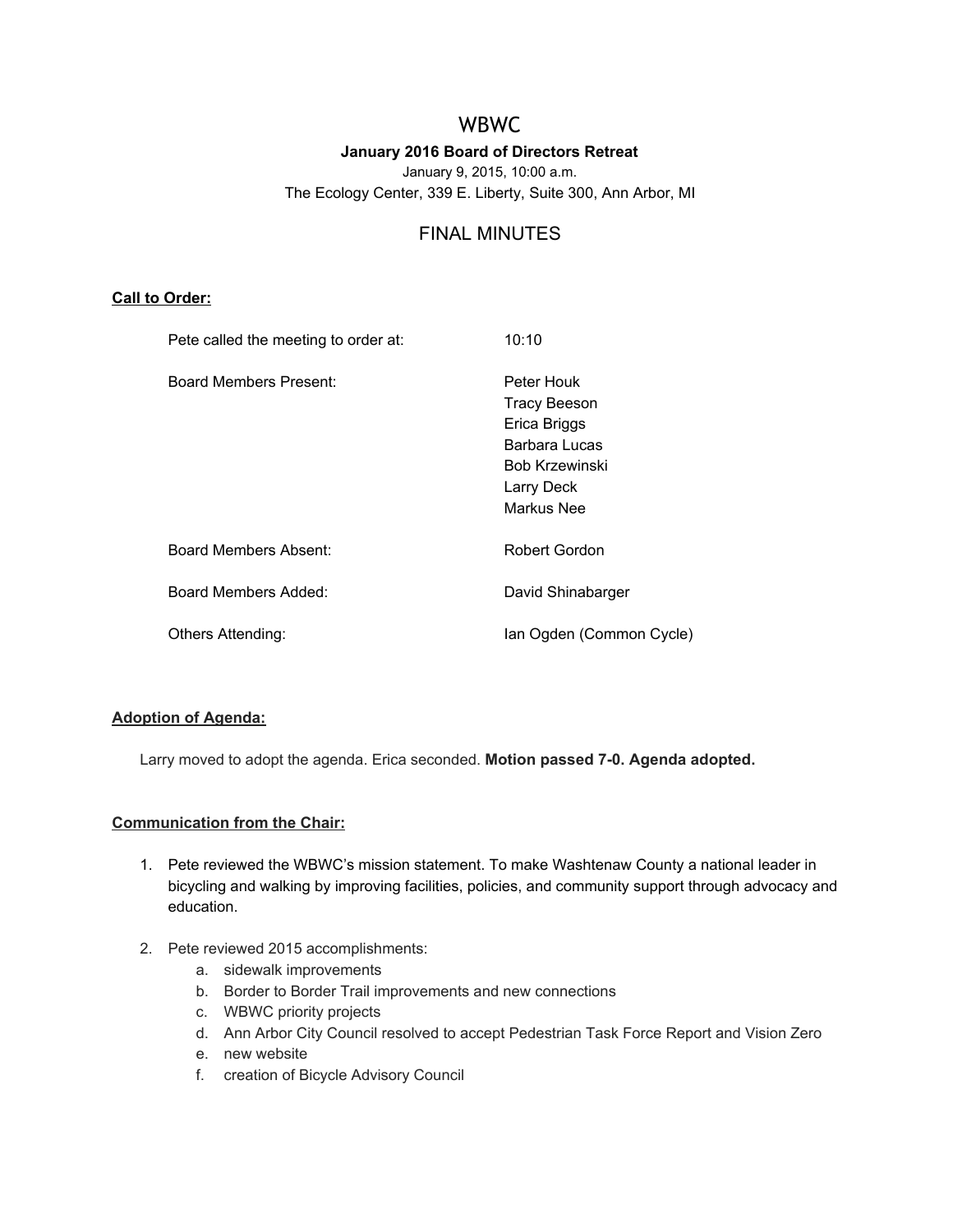# **Secretary's Report:**

1. December Minutes - Bob moved to approve the October 2015 Board meeting minutes, with two corrections. Larry seconded. **Motion passed 70, December 2015 Minutes approved as corrected.**

# **Treasurer's Report:**

- 1. Robert is absent. Peter reviewed treasurer's report. Erica moved to accept, Bob seconded. **Motion passed 70, Treasurer's Report adopted.**
- 2. Bob brought up that according to the bylaws, currently only chair and co-chair can write checks, not the treasurer. We need to figure out if we want to change it, or be compliant from here on out.

# **Nominating Committee:**

1. New Board member Pete nominated David Shinabarger to the Board. Larry moved to appoint, Erica seconded. **Motion passed 70, David Shinabarger appointed to the WBWC Board.**

## **New Topics:**

1. PEAC Banquet - The Program To Educate All Cyclists (PEAC) is having their first annual Everyone Can Ride Award Dinner on Friday, January 29th, 6pm, at the U of M Michigan League, and is looking for sponsors. Bob moved to spend \$250 for WBWC to participate at a Bronze Level Sponsorship level. Barbara seconded. **Motion passed 80, WBWC will sponsor PEAC for \$250.** Bob will coordinate dinner attendance.

## **2016 Campaign Planning:**

Peter proposed that we focus on two campaigns for 2016:

- 1. Vision Zero There is momentum from the City Council decision and Pedestrian Safety Task Force, which can be built on by encouraging nearby communities (Pittsfield, Ypsilanti, etc.) to do the same thing, and encouraging Ann Arbor to follow through.
	- a. review- vz components fact sheet
	- b. goal- work with city council to have an action plan, get better process for analyzing traffic safety issues (data driven), need transparent reporting on in-depth analysis that city and county engineering and public safety departments are doing.
- 2. LAB Bicycle Friendly Platinum community Peter would like WBWC to look at which of aspects of Platinum status we could achieve this year.
	- a. signature events need more publicly visible cycling events; need to make existing events publicly visible and accessible.
	- b. advocacy group already started with the Bicycle Advisory Council.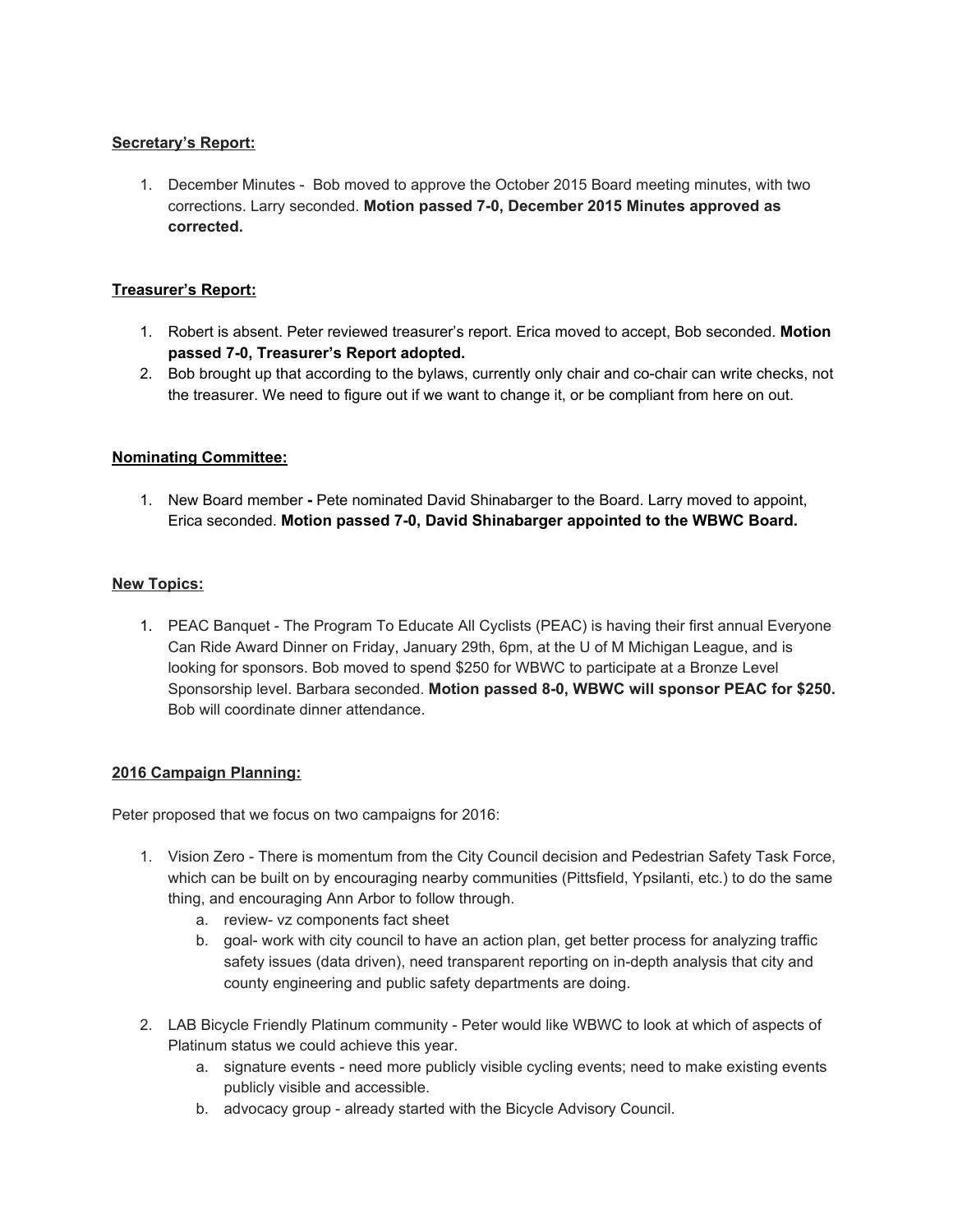Barbara brought up a review of mission statement, and if it needs updating.

David brought up how to make these goals quantifiable. Apply for and get LAB gold level by a certain date? Should we push harder than what we could reasonably achieve? Push for platinum to get gold? How did Madison WI do it? Erica suggested we help Eli Cooper get projects on the budget for this spring?

### **2016 Committee Planning:**

### **Government Relations Committee**

Barbara suggested adding "advocate against use of 85th percentile method" to the list of committee objectives. Larry suggested adding "improve crash analysis process in Ann Arbor and Ypsilanti and countywide. Barbara suggest changing "Transportation Commission" to "Transportation Systems Commission". Bob can bring up "Vision Zero resolution in Pittsfield and Ypsilanti" to the Ypsilanti Non-Motorized Committee. Robert is committee chair. Erica volunteers to share chair responsibility with Robert. **Erica added as cochair.**

## **Projects Committee**

*campus to campus bikeway project bike between central and north campus, discussion about bike share limitations and improvements, ebike focus group Larry will go.*

# **Education Committee**

Tracy volunteered to be a member. **Barbara is committee chair.** Peter would like WBWC events have coherent educational messages for public attendees. Barbara suggested adding "WBWC outreach materials" to objectives.

Tracy recommended a humorous approach to education, like the Bangor, ME Police Department's Facebook page. UM Urban Planning aims to connect with advocacy groups, which would be a good contact for the Education Committee. Markus recommended Education Committee contact Al McWilliams/QuackMedia for advertising needs.

Tracy suggested making Bike to School Day more accessible, with full family involvement.

Budget for flyers and supplies TBD; budget to include national speakers?

## **Communications Committee**

**Bob is committee chair.** David added as member. David suggested adding "Manage social media accounts" to committee objectives. Focuses: engage new members, specific calls to action, increase transparency. **Budget \$200** (\$125 for Wix web hosting).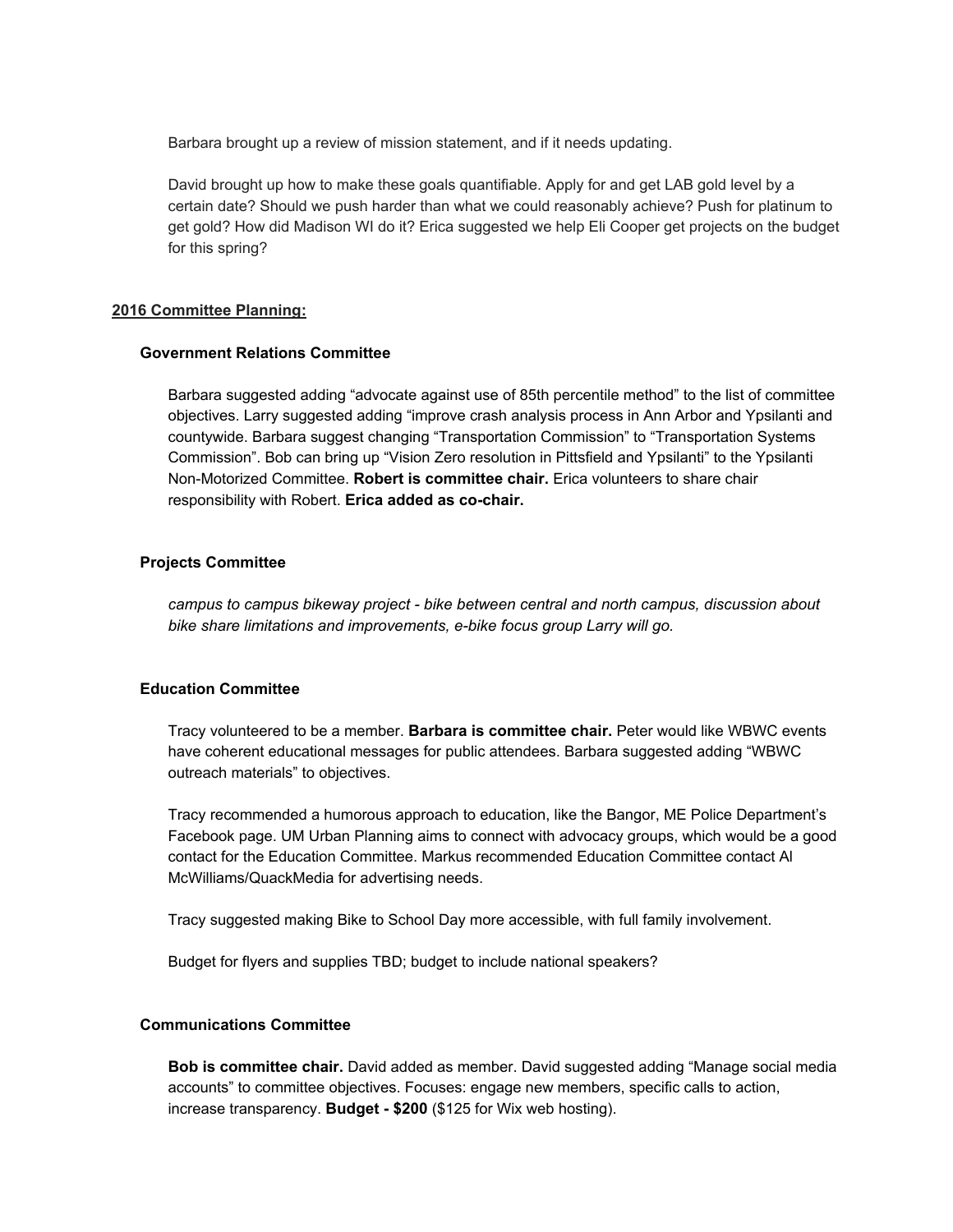*There was a side conversation about custom safety vests and other WBWC merchandise; added "WBWC Apparel" to education committee objectives.*

## **Membership Committee**

**Erica is committee chair.** Objectives: 100(+) members total for 2016. Peter suggested figuring out how to better handle organizational memberships (reciprocal process?). Peter proposed streamlining membership process, for example limiting membership payments to Paypal only? Barbara proposed new membership options (lifetime, or multi-year). **Budget - \$200** reimbursement for mailings, stamps, etc.

#### **Bicycle Advisory Council**

TBD, objectives will come out of first meeting of council.

#### **Nominating Committee**

Objective: Peter suggested WBWC needs Board members that represent areas outside of Ann Arbor. **Budget \$500** for annual meeting

*Barbara had to leave at 12:20.*

## **2016 Officer Planning:**

Board Chair - formalize a strategic plan.

Secretary - Added objectives: organize file repository, review security procedures, accounts. Make Google calendar for internal Board events and schedules.

Treasurer monthly treasury reports and budget tracking. Erica suggested adding "File tax info" and "Renew insurance" to objectives.

*Break for lunch at 12:25. Reconvened at 12:59.*

#### **Potential new projects:**

1. Bike lights/visibility project- Ian, Nancy Shore, and Pete had previously discussed via phone. Possible collaboration between WBWC, Common Cycle, and GetDowntown. Crowdfunding campaign to buy a cache of lights to give away at events and at Common Cycle mobile repair stands. Erica suggested working with organizations like Delonis Center or low income housing to get lights to people who can't afford them. Peter and Tracy also suggested looking into reflective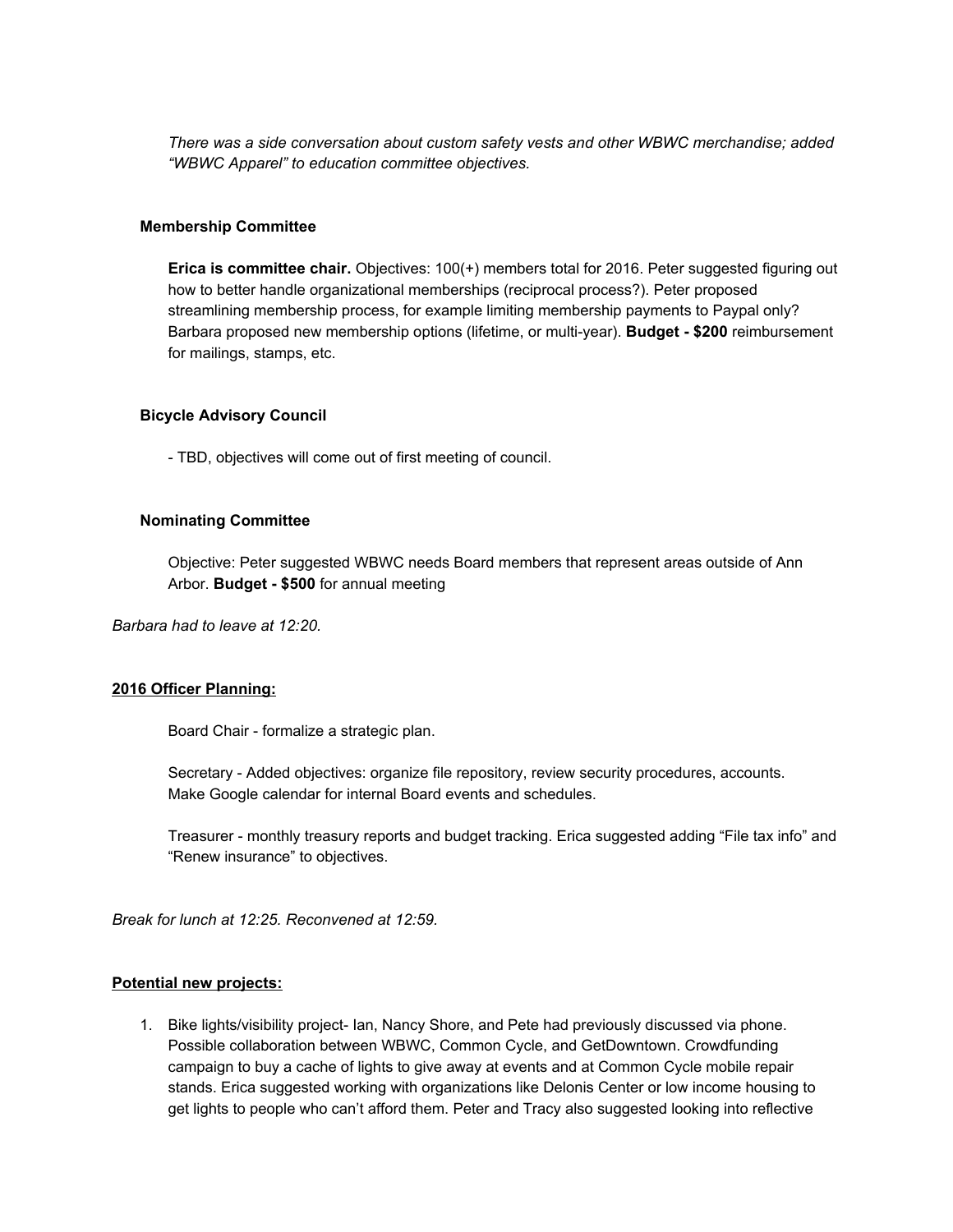materials for passive visibility, such as spoke reflectors and Scotchlite tape. Use existing events like WBWC bike parking, and Common Cycle repair clinics. Erica proposes WBWC also help fund this project: WBWC helps with publicity, Common Cycle does installation.

2. "Bikes vs Cars" movie hosted by Fraser Bicycle at the Michigan Theater We could talk about current infrastructure projects and goals, and education for good safety habits. Recruitment opportunity process WBWC membership signups at the event. WBWC decided not to participate in the event promoters fundraising program. Board Chair will address the audience. Peter suggested the message "We can't build our way out of congestion. We want to be part of the solution for moving people with cycling being part of the options."

## **2016 Event Planning:**

Peter proposed a change to how we do events.

Currently WBWC participates in community events organized by other groups with other missions, but does not directly host any public events.

Proposed change:

- Participate in fewer events but make them more effective.
- Make sure events directly support a WBWC objective, and have a specific educational message for each event. Designate event chair and co-chair, assign roles and responsibilities.

Review of current events:

- April Earth Day, put on by City of Ann Arbor at Leslie Science Center, WBWC does bike valet parking.
- May Bike to Work Day- organized by Get Downtown program, WBWC has one of the aid stations.
- June Green Fair hosted by Mayor's office. WBWC has booth.
- July Huron River Day hosted by City of Ann Arbor, WBWC does bike valet parking.
- July Top of the Park WBWC does bike valet parking at bike night (weekly for a total of 4 times).
- Aug Ypsi Heritage Festival WBWC does valet bike parking.

Focusing on fewer events should give capacity for a WBWC signature event of some kind. Full Border-to-Border Trail ride? Close down sections of road to link the missing sections of the Trail? Need to get the scope of what the event will be. Peter proposed forming a new committee for events, and put David in charge of it.

Goals: Find new members, get people involved, educate people (cold weather, night riding, riding with kids, traffic safety, cyclist/pedestrian interaction, etc). Bob added "riding in traffic" as education goal (via RAT rides). Tracy brought up question if valet parking only gets an audience of existing cyclists, rather than people who are new. Erica responded that parking provides an incentive to ride to events. If audience is existing cyclists, perhaps focus on campaign and advocacy participation,